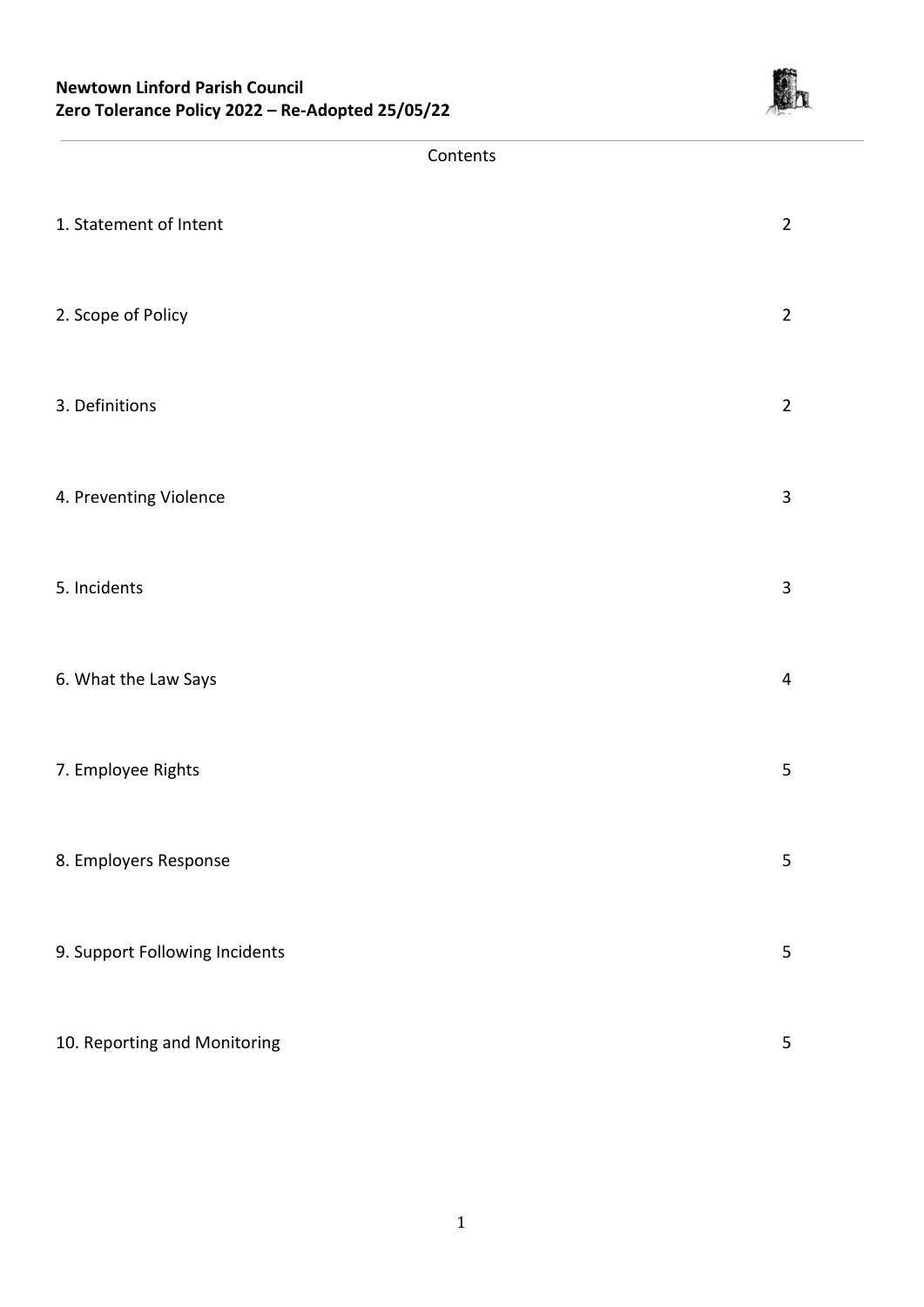## **1. Statement of Intent**

Newtown Linford Parish Council is an equal opportunities employer, committed to treating employees and councillors in a fair and equitable manner, with dignity and respect, within a working environment free from all forms of bullying, harassment and aggression. For the purpose of this policy the term employee will also refer to volunteers including Councillors and their involvement with Barrow Parish Council. The Council acknowledges that in the day to day delivery of services, the clerk and councillors can be confronted by aggressive or violent behaviour by members of the public. Whilst acknowledging that such eventualities may arise, the Council affirms that such behaviour is wholly unacceptable. Specifically, the Council is not prepared to tolerate:

- Verbal abuse of or threats to its Clerk/Councillors or employees either during or out of working hours arising from their involvement with the Council.
- Verbal or physical harassment of its Clerk/Councillors or employees either during or out of working hours arising from their involvement with the Council.
- Physical, racial or sexual assault upon employees by members of the public, either during or out of working hours arising from their employment or involvement with the Council.
- Online abuse upon its Clerk/Councillors or employees that occurs online at any time including through social media, text messages and messaging app.
- Attacks on or damage to the property of Clerk/Councillors arising from or in conjunction with Clerk/Councillors carrying out their duties.
- Violent or threatening behaviour towards the clerk or councillors in the workplace arising from matters extraneous to service delivery.

The Council will consider legal action as appropriate against any member of the public who abuses the Clerk, Councillor or employees of this Council in terms of the contents of this Policy. Where the clerk or councillors are subject to violence/threat of violence or aggression they will be provided with appropriate personal support.

## **2. Scope of Policy**

Everyone involved in working or representing Newtown Linford Parish Council will be covered by this Policy. It is acknowledged, however, that different individuals are subject to different levels of risk and that additional guidelines may require to be produced on an individual basis. This Policy will support the Councils Code of Conduct for Councillors.

## **3. Definitions**

We use the following definitions:

 Violence - 'Any incident where employees are abused, threatened or assaulted in circumstances related to their work, involving an explicit or implicit challenge to their safety, well-being or health. It can be seen from this definition that as well as physical assault and battery, "violence" includes behaviours such as harassment and bullying, an additional indication of their seriousness'.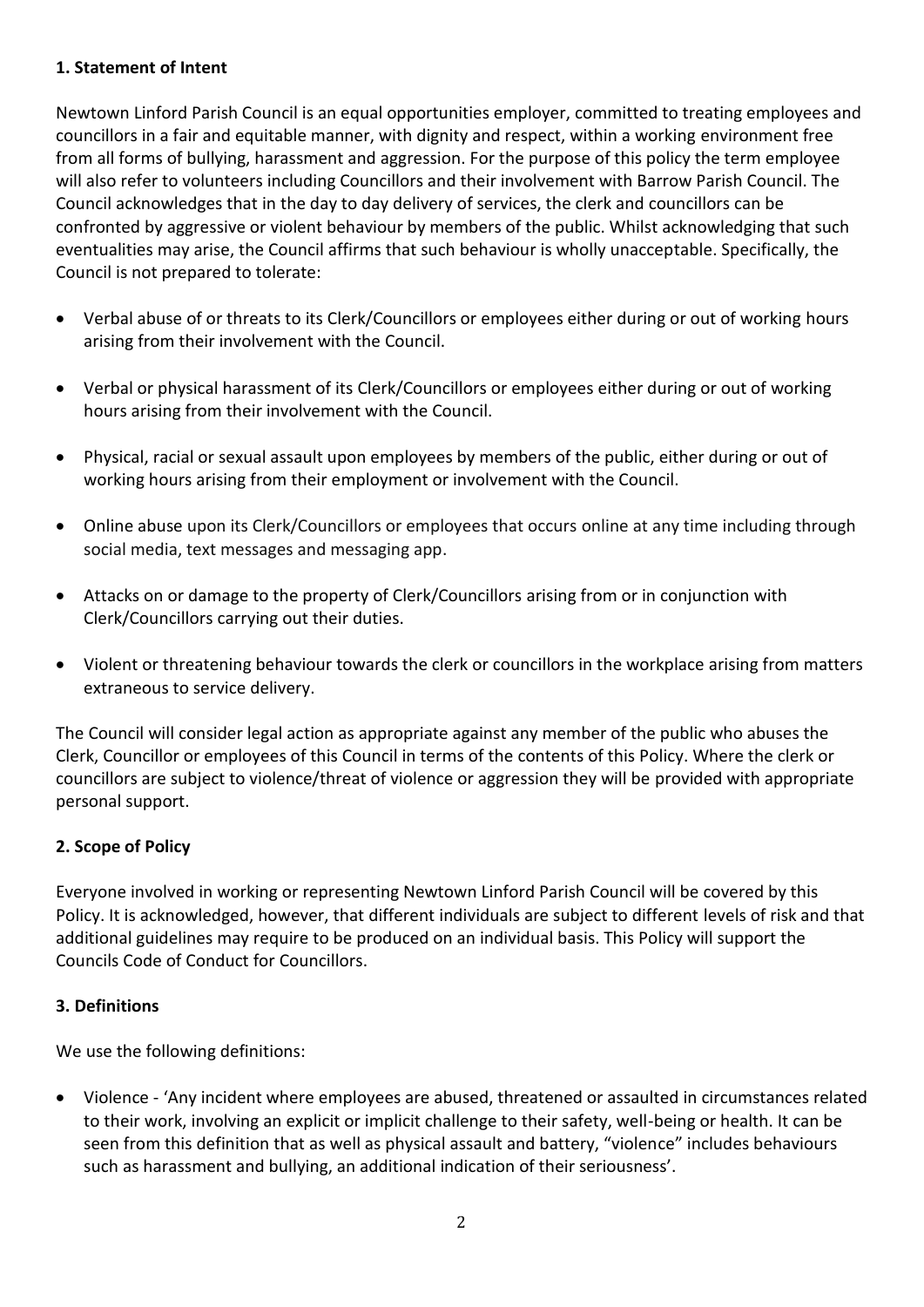- Harassment 'Any conduct based on age, sex, sexual orientation, gender assignment, disability, HIV status, race, colour, language, religion, political, trade union or other opinion or belief, national or social origin, associated with a minority group, domestic circumstances, property, birth or other status, which is not reciprocated or wanted and which affects the dignity of men and women at work'.
- Racial Harassment 'Unwanted, unwelcome and offensive conduct of a racial nature, or other conduct based on race, which affects the dignity of men and women at work'.
- Sexual Harassment 'Unwanted conduct of a sexual nature or other conduct based on sex affecting the dignity of women and men at work. This can include unwelcome physical, verbal or nonverbal conduct'.
- Verbal Abuse 'Any verbal abuse issued with the intent of creating fear or intimidation to another individual, or group of individuals, or verbal remarks or comments expressed in a loud, harsh or threatening tone of voice or in an inappropriate joking manner within the workplace'
- Physical Abuse 'Any intentional movement of the body which may include touching, gesturing, pushing, striking, stalking, any unwanted intrusion of "reasonable space" of an employee or any intentional use of any object towards an individual'.
- Hostile Working Environment 'Any intentional non-physical action that can be considered intimidating or harassing with the intent of creating an environment that has a purpose or effect of unreasonably interfering with an employee carrying out their duties'.
- Online Abuse 'Any type of abuse that happens on the internet anywhere online including websites, social media, text messages and messaging apps, facilitated through technology like computers, tablets, mobile phones and other internet-enabled devices'.

## **4. Preventing Violence**

All employers have a legal duty in terms of the Health and Safety at Work, etc. Act 1974 to ensure, so far as it is reasonably practicable, the health, safety and welfare at work of their employees.

## **5. Incidents**

It is very difficult to provide a comprehensive description of all types of incidents, which are covered under a non-physical assault policy. However, examples of the types of behaviour are summarised below, although the list is not exhaustive:

- Offensive language, verbal abuse and swearing, which prevents employees from doing their job or makes them feel unsafe
- Loud and intrusive conversation
- Unwanted or abusive remarks
- Online harassment including abusive and derogatory comments made on social media platforms
- Negative, malicious or stereotypical comments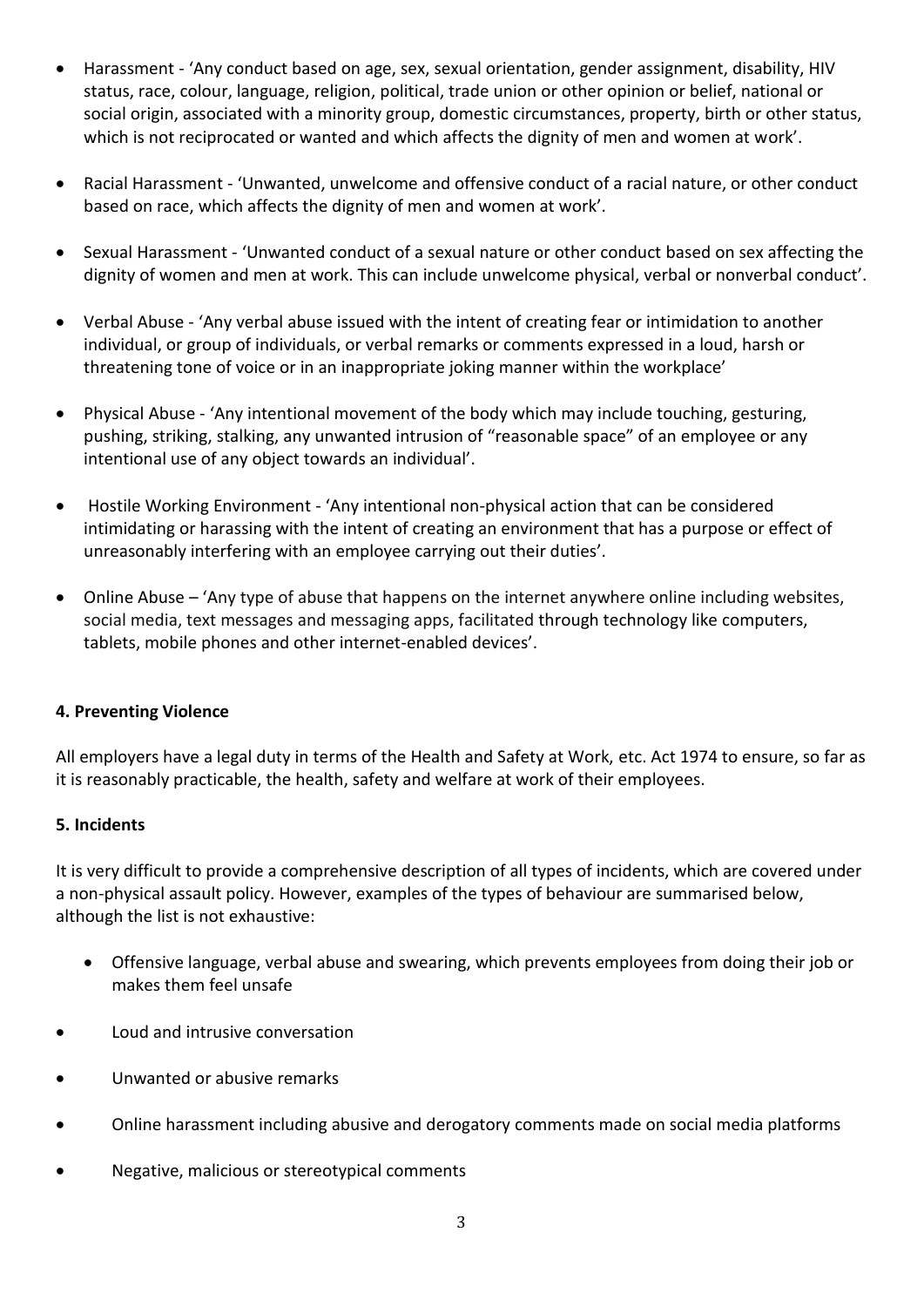- Deliberate invasion of personal space
- Brandishing of objects or weapons
- Near misses i.e. unsuccessful physical assault
- Offensive gestures
- Threats or risk of serious injury to a member of employees or visitors
- Intimidation
- Stalking
- Spitting
- Alcohol or drug fuelled abuse
- Unreasonable behaviour and non-cooperation
- Any of the above, which is linked to destruction of or damage to property.

### **6. What the Law Says**

We are aware that violence and aggression, is unlawful in many circumstances. The following statues apply:

 The Health and Safety at Work Act (1974), which requires all organisations to ensure, so far as reasonably practicable, the health, safety and welfare at work of its employees.

 Sexual harassment, and the victimisation of anyone making a complaint of sexual harassment, may amount to discrimination under The Sex Discrimination Act (1975).

 Racial harassment, and the victimisation of anyone making a complaint of racial harassment, may amount to discrimination under The Race Relations Act 9 (1976).

 Harassment on the grounds of impairment, and the victimisation of anyone making a complaint of harassment on the grounds of impairment, may amount to discrimination under The Disability Discrimination Act (1995).

 Under The Criminal Justice and Public Order Act (1994) and The Protection from Harassment Act (1997), harassment, including racial harassment, is also a criminal offence. Wherever necessary we will report the matter to the local police.

 The Race Relations (Amendment) Act (2000) imposes a duty on us to monitor incidents of harassment by racial groups.